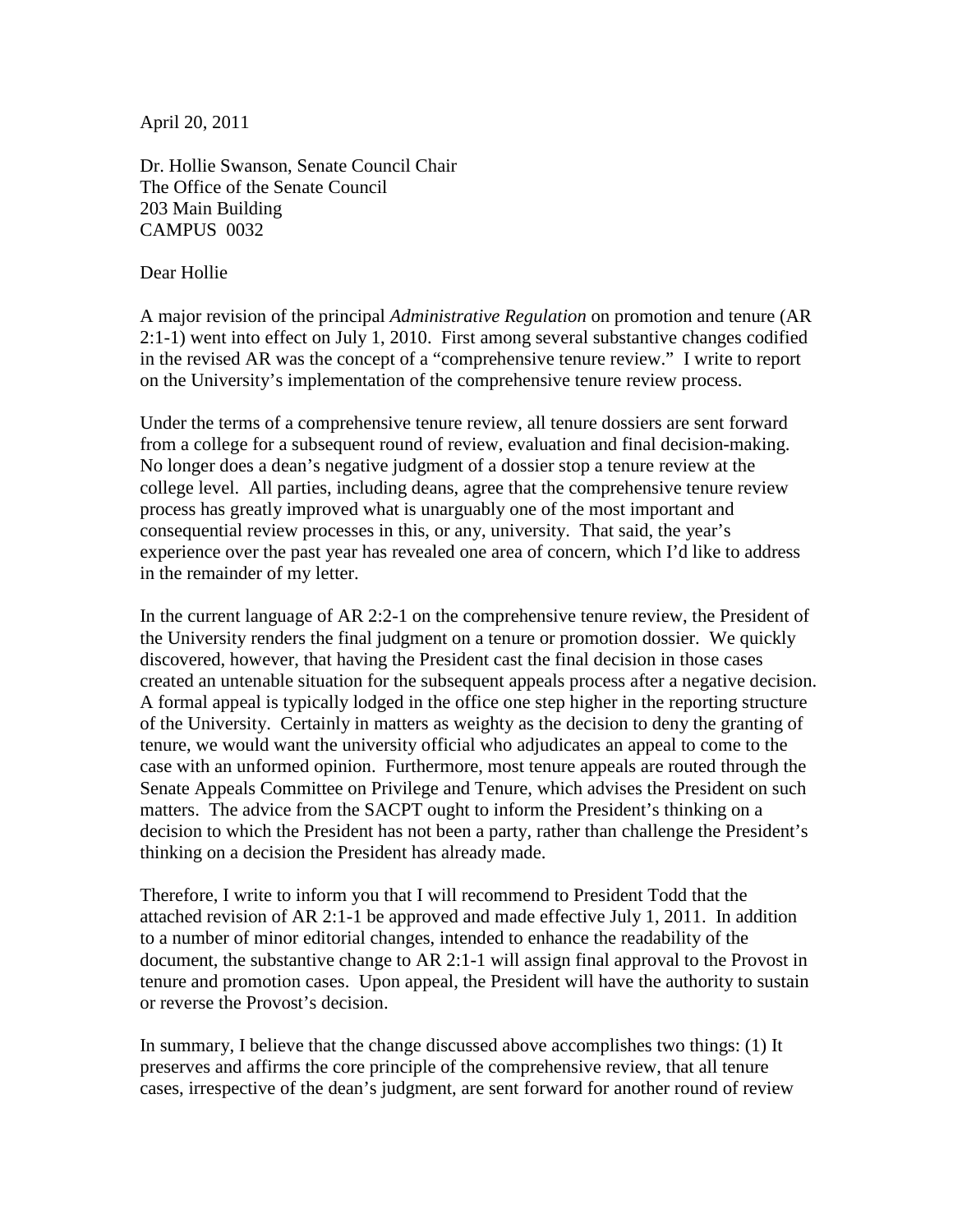by faculty and faculty administrators; and, (2) it protects the independence of the President as the arbiter of an appeal submitted by a faculty person whose tenure or promotion case has been disapproved by the Provost.

Please feel free to share my letter with the members of the Senate Council.

Yours sincerely,

Swamy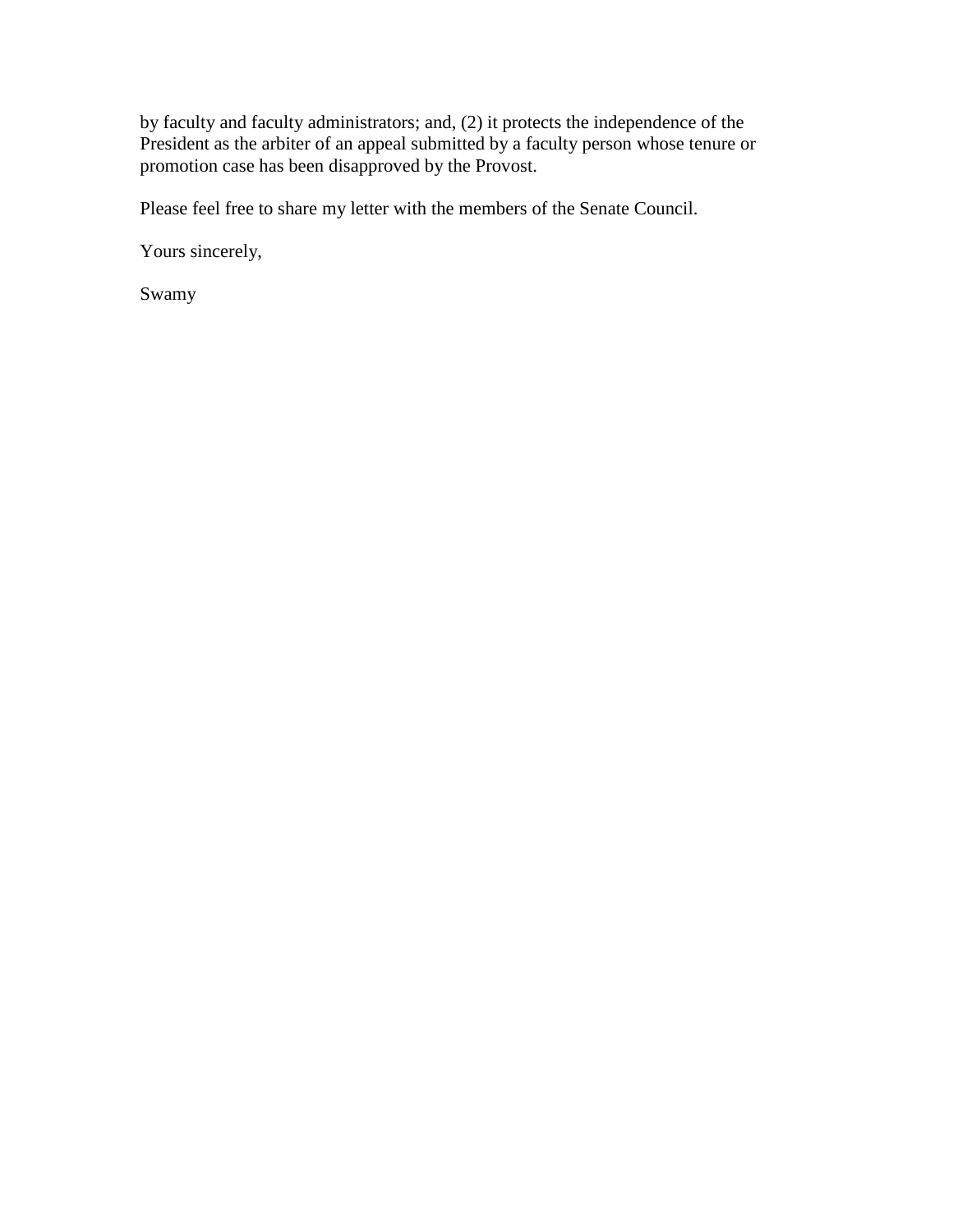|                                   | <b>IDENTIFICATION</b>      |                                                      | <b>PAGES</b> |
|-----------------------------------|----------------------------|------------------------------------------------------|--------------|
| UNIVERSITY OF KENTUCKY            | $AR$ 2:1-1                 |                                                      |              |
| <b>ADMINISTRATIVE REGULATIONS</b> | DATE EFFECTIVE             | SUPERSEDES REGULATION DATED<br>AR II-1.0-1: 3/27/91, |              |
|                                   | XX/YY/ZZZZ                 | 8/20/92, 4/30/93 1/25/94,                            |              |
|                                   | 11/24/95, 7/1/98, 8/18/98, |                                                      |              |
|                                   |                            | $1/11/99$ , $7/27/00$ , and                          |              |
|                                   |                            | AR II-1.0-1, Parts I-III:                            |              |
|                                   |                            | 7/01/08, 7/01/09                                     |              |

## PROCEDURES FOR FACULTY APPOINTMENT, REAPPOINTMENT, PROMOTION AND THE GRANTING OF TENURE

## I. Introduction

A university capable of educating its students for work and citizenship in the twenty-first century must have an outstanding faculty. These procedures and criteria have been developed for the purpose of continually improving the quality and performance of the faculty in order to enhance the quality of the University's programs and permit the University to achieve its multiple missions.

The review required for promotion and granting of tenure is a summative evaluation of both the candidate's accomplishments over the entire probationary period and the candidate's future scholarly potential. It is based on the criteria set out in the *Administrative Regulations*, which require a consideration of information (e.g., the evaluations of external reviewers) that might not be available for the annual performance and tenure progress reviews.

Faculty appointments are in educational units and shall be of three types: (1) tenure-ineligible appointments; (2) tenured or tenure-eligible appointments; and (3) post-retirement appointments. (GR X-B.1)

Before appointing a faculty employee, the educational unit must ensure that it has followed the established hiring policies and practices of the college, as codified in the college rules and unit rules, and all *Governing Regulations* and *Administrative Regulations* on appointments.

## II. Sources of Procedures and Criteria for Appointment and Advancement

## A. Procedures

The procedures to be used in each educational unit for preparing recommendations for appointment, reappointment, promotion, and granting of tenure shall be those established by the University, the college and the faculty of the educational unit (GR VII.B). The University procedures are those established in the *Governing Regulations*, the *Administrative Regulations* and as may be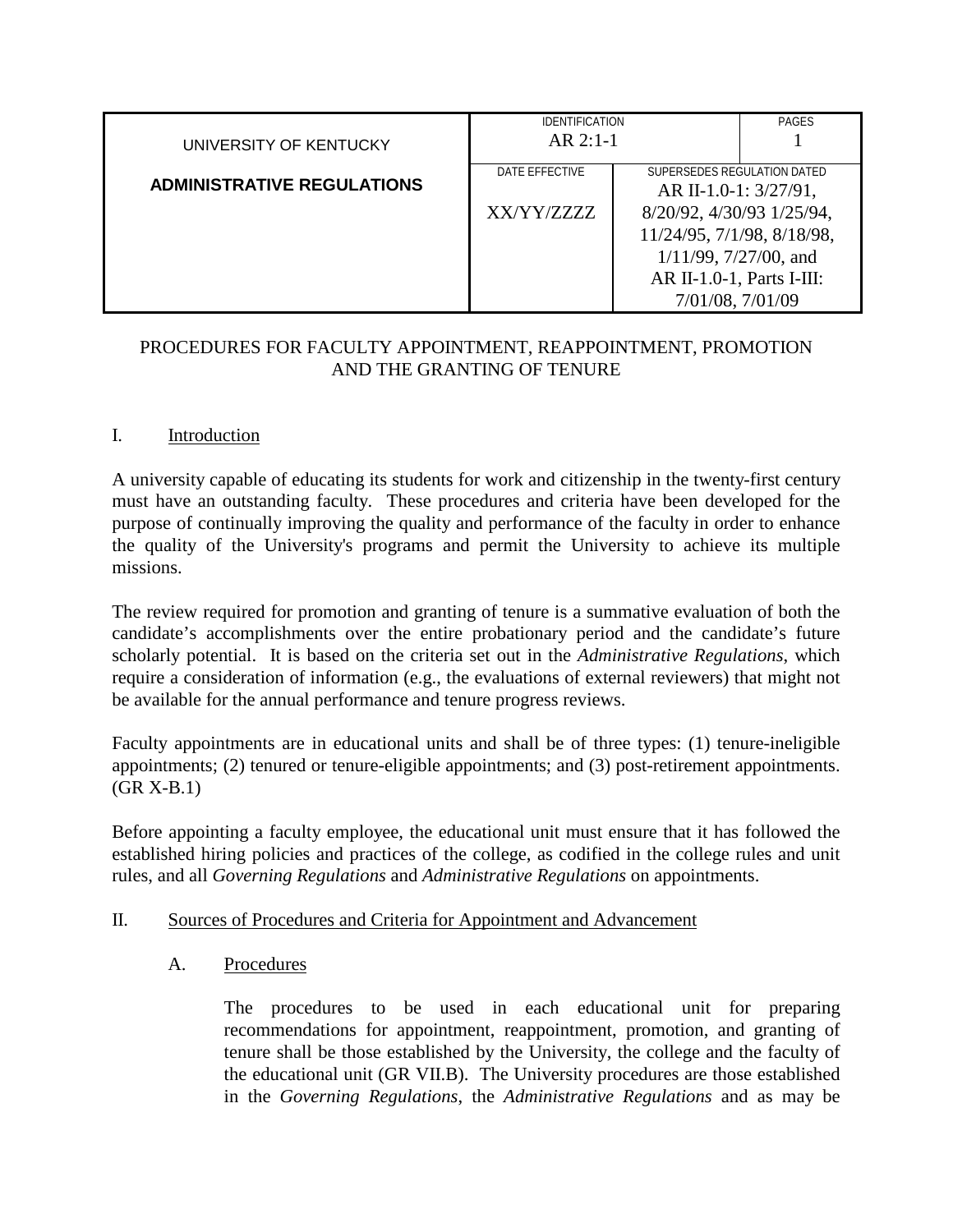further elaborated by the Provost. In addition to the procedures prescribed here, college-level procedures may be established by the dean in consultation with the college faculty (GR VII.A.4). Additional procedures at the level of the educational unit (hereafter referred to as "the unit") are established jointly (GR VII.A.5, 6) by the faculty of the unit and by the department chair, graduate center director, school director or the dean in a college without departments or schools (all referred to hereafter as the "educational unit administrator").

## B. Criteria and Evidences of Activity

1. The University-level criteria and evidences of activity to be used in evaluations for appointment, reappointment, promotion, and tenure for the various faculty title series are specified in various sections of the *Administrative Regulations* as indicated below:

- (a) Regular Title Series (see AR 2:2-1 and 2:2-2)
- (b) Extension Title Series (see AR 2:3)
- (c) Special Title Series (see AR 2:4)
- (d) Research Title Series (see AR 2:5)
- (e) Clinical Title Series (see AR 2:6)
- (f) Librarian Title Series (see AR 2:7)
- (g) Adjunct Title Series (see 2:8)
- (h) Emeritus Faculty (see sub-section II.C.4 below)

(i) Lecturer Series – Unit criteria and evidences of activity, and procedures for appointment, reappointment, promotion, and merit review of Lecturer Series Faculty shall be developed by the faculty of those educational units that employ Lecturer Series faculty and submitted to the dean of the college for approval (see AR 2:9).

(j) Voluntary Title Series – Criteria for academic ranks of voluntary faculty shall be developed by the faculty of those educational units that employ Voluntary Series faculty and submitted to the dean of the college for approval. (see AR 2:10).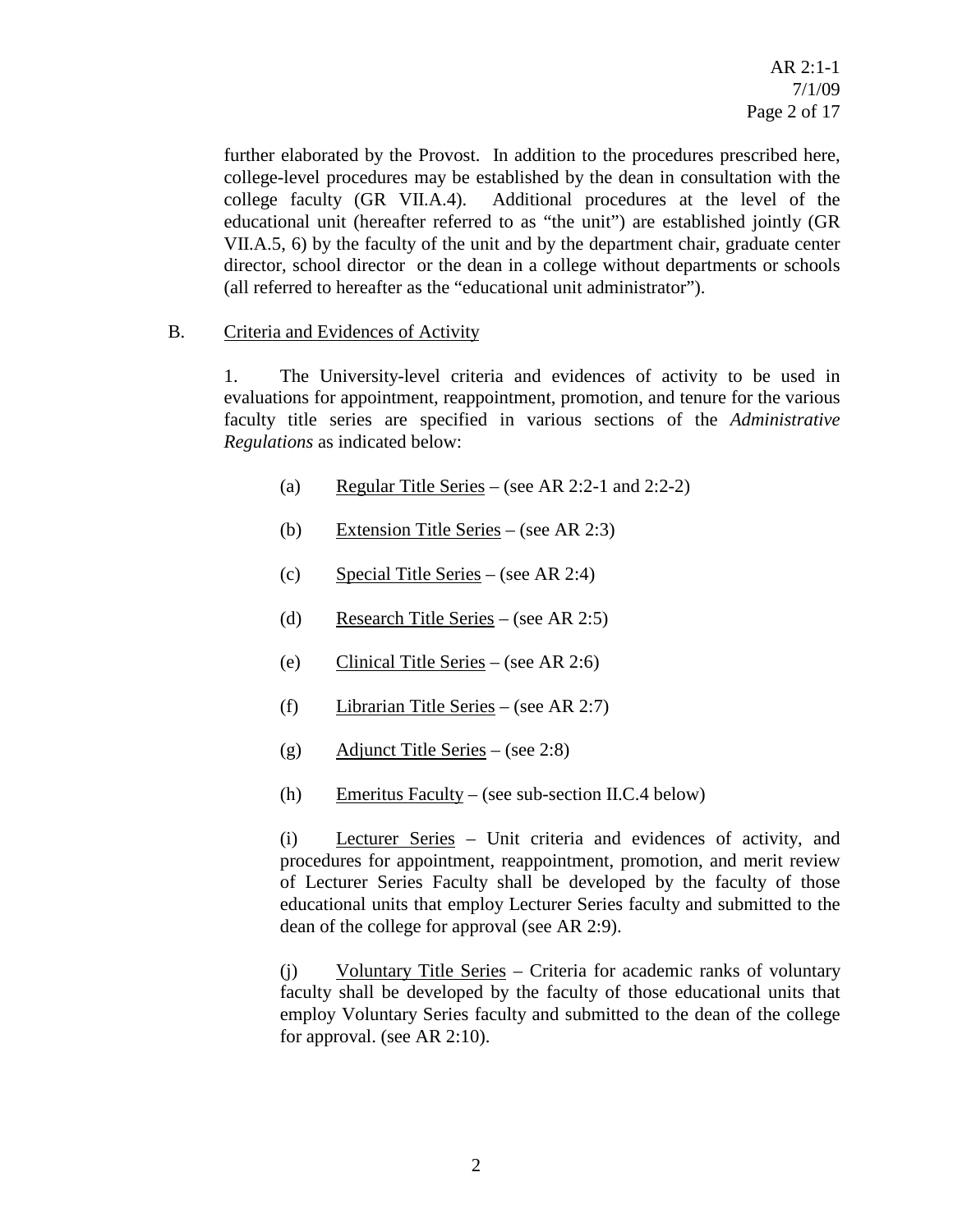2. In addition to the above, each unit's faculty shall develop policy statements describing the evidences of activity in instruction, research and other creative activity, and service that are appropriate to their field(s), for use in guiding evaluations for promotion and tenure. The departmental statement is operative in the unit upon approval by the dean (GR VII.A.6.c). If no such statements are approved for a unit, then only the specifications of the Universitylevel regulations shall be used for evaluation.

## C. Other Faculty Appointments

1. Joint Appointments – The constituent appointments relating to a joint appointment may be processed simultaneously or at different times; however, each appointment shall be processed independently and shall be considered on its own merits. An individual's academic rank, though usually the same, may differ in the constituent appointments (see GR X.B.1(a)(ii)).

2. Faculty Employee Assignments at the Veterans Affairs and other academically affiliated non-UK hospitals and clinics – There are occasions when a regular faculty employee may be assigned to work at the Veterans Affairs or another non-UK hospital or clinic pursuant to an academic affiliation agreement. In such cases, salaries may be paid partially or totally by the University, or reimbursed by the affiliated institution. Faculty employees so assigned shall retain all the rights and privileges of regular faculty employees as described in the *Governing Regulations* and *Administrative Regulations* and are subject to all applicable University policies and procedures. Salary funding arrangements shall be defined by contract.

3. Named Professorships – Individuals appointed to named professorships shall meet all criteria for the rank of Professor and shall have acquired national recognition for excellence in instruction, research and other creative activity, or service in their disciplines. While normally reserved for exceptional professors, a named professorship may be granted to an exceptional associate professor. Each named professorship will provide specifically identified resources for program support of a professor, and it is ordinarily expected that a significant portion of the compensation and program support allocations will come from endowment income or extramural gifts (see AR 8:4 "Policies Governing Private Funding of Academic Positions"). In exceptional circumstances (e.g., the recruitment or retention of a member of the National Academy of Science) named professorships may be submitted by the President to the Board of Trustees for approval for which funding may derive from revenue sources other than endowment income or extramural gifts.

4. Emeritus/Emerita Faculty - Upon retirement, tenured faculty members shall retain their titles with the designation of "emeritus" or "emerita" (e.g.,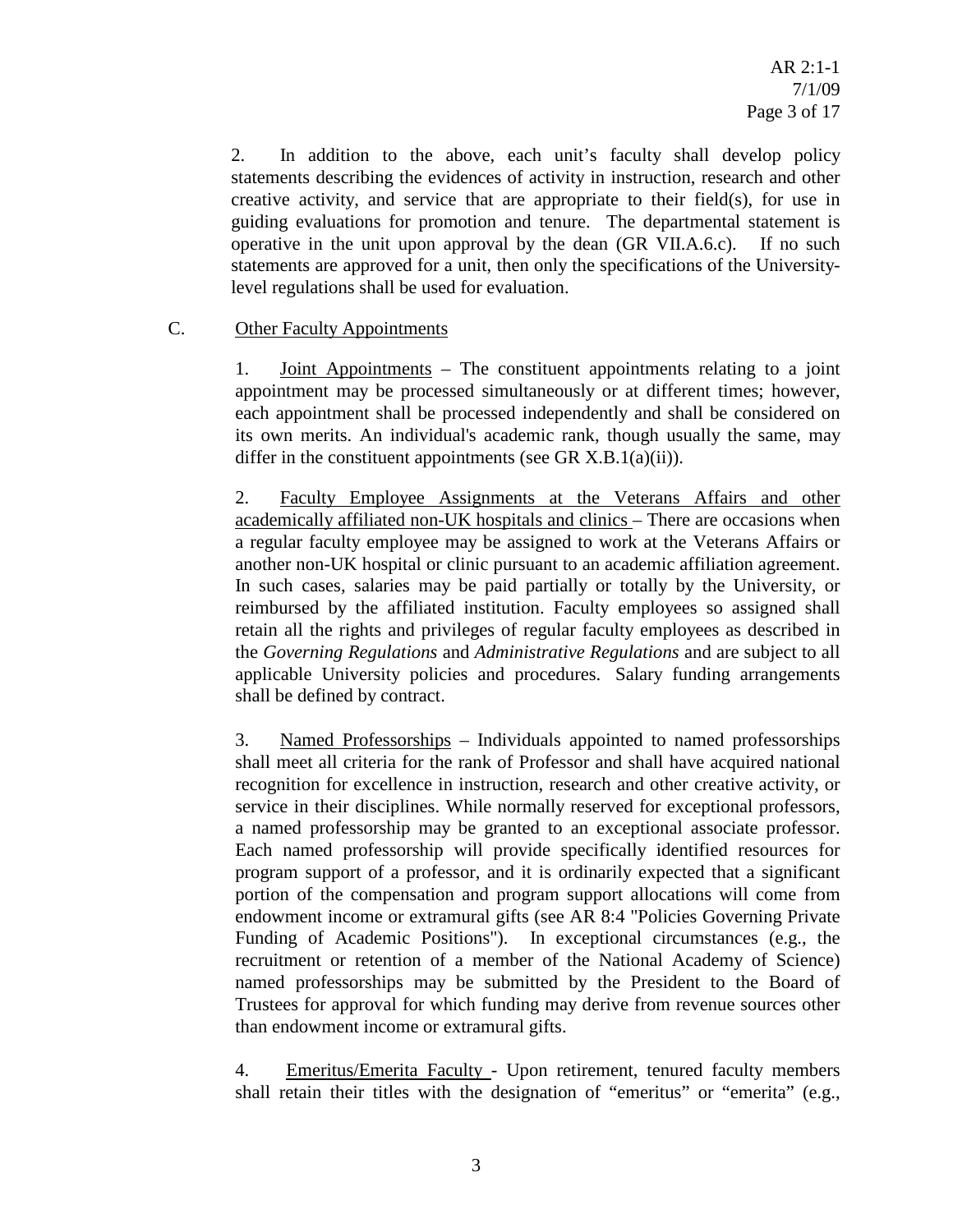Professor Emeritus). Faculty employees with emeritus/emerita status are entitled to the following rights and privileges: to be included in faculty lists in University bulletins and, upon request, to be provided a mailbox in the appropriate educational unit; to be assigned office and/or laboratory space and furnished supplies for creative work (upon request, subject to availability and approval of the concerned educational unit); to have faculty library privileges; to apply for research grants and publication subsidies funded by the Office of the Vice President for Research; to receive University identification cards; to receive parking privileges as specified in University parking policies; to participate, upon invitation by the respective unit faculty, as non-voting members of departmental or college faculties; to use University recreational facilities upon presentation of suitable identification; to purchase tickets to athletic events with previous priority status; to hold membership in the University of Kentucky Federal Credit Union; to make purchases at the University Bookstore at the employee discount rate; to participate in academic processions; to be appointed to represent the University at academic ceremonies at other institutions; to receive notices of University events; and to take part generally with the faculties in all social and ceremonial functions of the University.

5. Temporary Faculty Employees - An individual whose assigned duties and responsibilities should be completed within one year or less may be appointed as a faculty employee on a temporary basis. Temporary appointees are not eligible for tenure; however, time spent in a full-time faculty appointment on a temporary basis at the University of Kentucky may be counted as a part of the individual's probationary period should the individual subsequently be appointed to a regular, full-time position in a tenure-eligible title series. Temporary faculty employees are not eligible for University contributions toward employee benefits, but may participate at their own expense in certain University benefit programs.

(a) Visiting Faculty - The designation "visiting" before an academic title indicates that the individual who holds an appointment at an academic institution or research center has been offered a temporary appointment for an academic year, semester, summer session, or other specified term not to exceed one year. The visiting title used should be appropriate to the appointee's home base academic rank (i.e., Visiting Professor, Visiting Associate Professor, Visiting Assistant Professor, or Visiting Instructor). Where the usual academic rank or title does not appear to be suitable, the title "Visiting Lecturer" shall be used. The final decision on such an appointment is made by the Provost upon recommendation of the educational unit administrator and the dean without reference to an Academic Area Advisory Committee. A visiting appointment is typically full-time, either salaried or unsalaried. The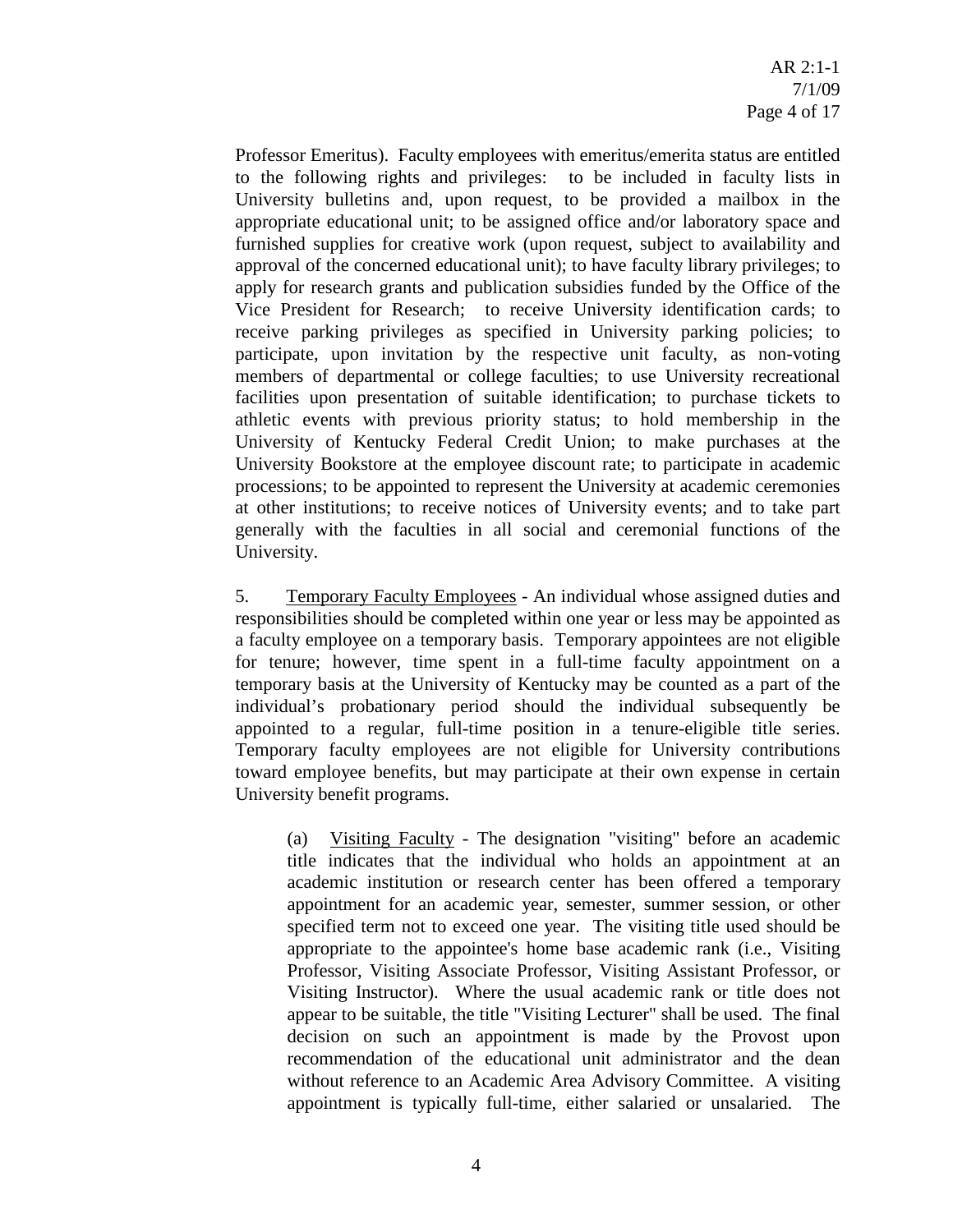appointment is temporary, by definition, and the visitor is not eligible for faculty benefits. A visiting faculty employee with a salaried full-time appointment is not eligible for University contributions toward employee benefits, but may participate at their own expense in certain University benefit programs. Visiting faculty are not eligible for membership in the University Senate, but faculty membership, with or without voting privileges, may be extended to visiting faculty by the faculty of the educational units to which they are academically appointed. Visiting faculty are not eligible for tenure; however, time spent in a full-time appointment on a visiting basis at the University of Kentucky may be counted as a part of the individual's probationary period should the individual subsequently be appointed to a regular, full-time position in a tenure-eligible title series.

(b) Part-time Faculty - Part-time faculty employees have an official faculty appointment, receive a salary, and participate substantially, but less than full-time, in the program of an educational unit. The dean makes the final decision on appointments of part-time faculty employees at any rank. The appointment shall be for one year or other stated period not to exceed one year, subject to renewal. Appointees are not eligible for tenure, sabbatical leave, or membership in the University Senate. Appointees are not eligible for University contributions toward employee benefits, but may participate at their own expense in certain University benefit programs. Faculty membership, with or without voting privileges, may be extended to part-time faculty employees by the faculty of educational units to which they are academically appointed.

## III. The Comprehensive Tenure Review

In a comprehensive tenure review, a dossier is reviewed at multiple levels of the University (educational unit, college advisory committee and dean, academic area advisory committee and Provost), irrespective of the judgment, favorable or not, at the previous level of review. Considerable deference in tenure cases shall be shown by the Provost to the judgments emanating from the college, especially in cases where the Provost has determined that those college-level judgments (unit faculty, educational unit administrator, college advisory committee and dean) are nearly unanimous, either for or against the granting of tenure. The responsibilities of the Board of Trustees in tenure cases are codified in section IX of this *Administrative Regulation*. The exercise of a comprehensive tenure review shall not affect a faculty person's right to appeal a tenure decision on the grounds of procedure, privilege and/or academic freedom, as provided below (see section XI.B below), or to appeal as provided in the *Governing Regulations* (GR I.I).

A tenure-eligible faculty employee is entitled to one (1) comprehensive tenure review, which shall be completed no later than the end of the next-to-last year of the probationary period. A comprehensive tenure review shall also be extended to a new faculty employee whose initial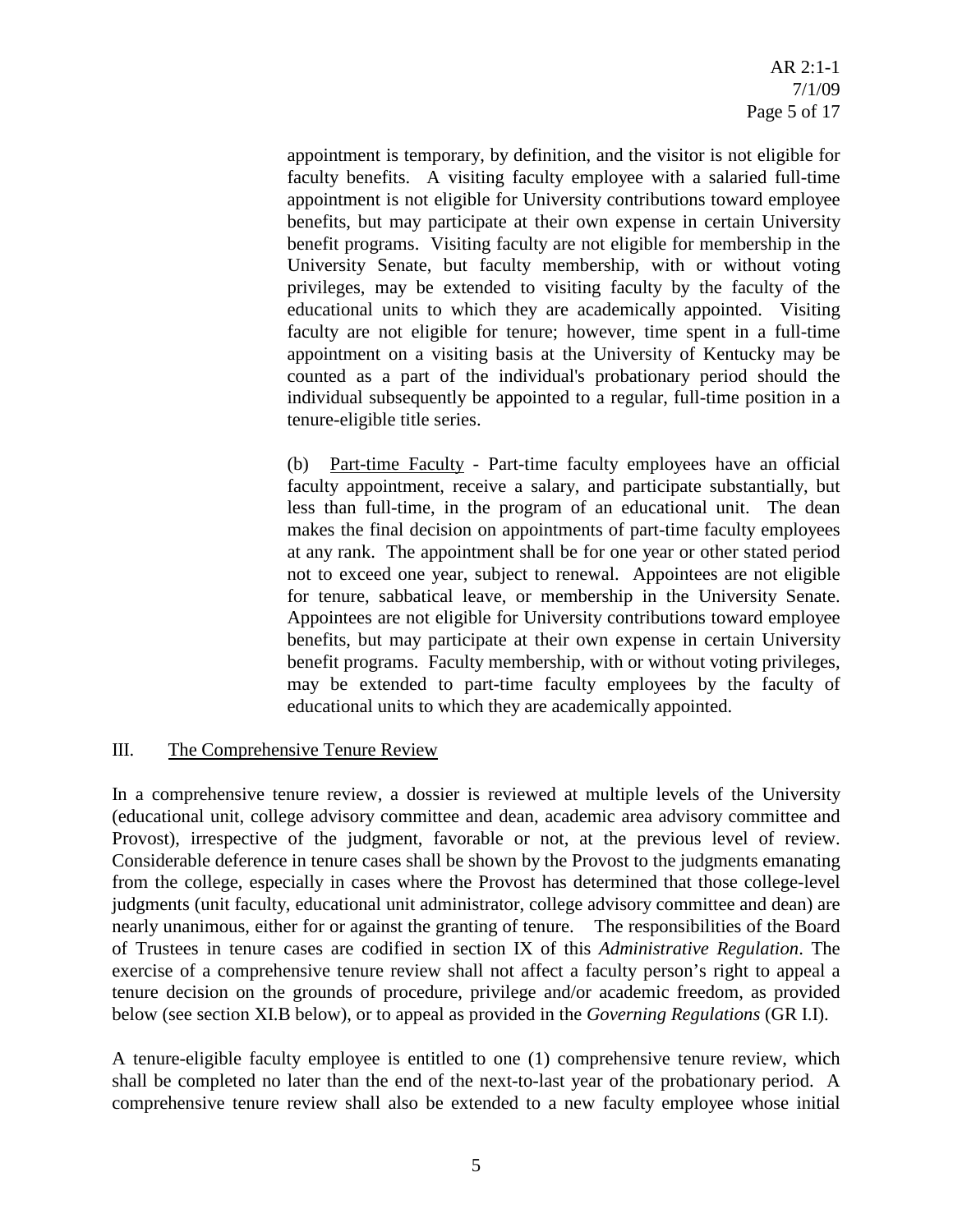appointment at the academic rank of Associate Professor or Professor proposes immediate tenure. In addition, a comprehensive tenure shall be extended to a new faculty employee whose initial tenure-eligible appointment stipulates Professor (without tenure) and whose educational unit initiates a tenure review, and not a non-renewal of appointment, in the first year of service (see section VI.A.6 below).

## IV. Tenure Consideration during the Terminal Contract Year

A. By waiving his or her right to a comprehensive tenure review in the next-to-last year of the probationary period (see section VI.A.4 below), a faculty employee forfeits his or her right to a comprehensive tenure review. However, the possibility of consideration for tenure during the terminal contract year, subject to the terms stated in section IV.B, immediately below, is not abridged.

B. After consultation with the unit faculty, an educational unit administrator may initiate a request to the dean for tenure consideration on behalf of a faculty employee who was placed on terminal contract either after a comprehensive tenure review or after waiving his or her right to a comprehensive tenure review (see section VI.A.4 below). If the dean finds insufficient evidence to warrant a new tenure consideration, the dean shall deny the request and notify the educational unit administrator that a terminal year consideration of tenure shall not be initiated. If the dean determines that the evidence in support of a favorable tenure decision has substantially strengthened, the dean may grant the request and authorize the educational unit administrator to initiate the review.

Once initiated, the terminal year tenure review shall be conducted in accordance with the procedural steps enumerated in sections VI-XII below, except that the review process shall be stopped and the specified parties notified, if the dean renders a negative judgment on the tenure proposal. Prior to making his or her judgment, the dean and Provost shall obtain a written recommendation from the specified faculty advisory committee (see sections VII.B.2 and VIII.B.1 below).

#### V. Tenure Review Prior to the Sixth Year

An educational unit administrator may initiate a tenure review prior to the sixth year of probationary service if, in the opinion of the tenured faculty of the educational unit and the unit administrator, the individual's record of accomplishment across all areas of assignment is commensurate with the award of tenure. (The act of soliciting letters by the educational unit administrator from reviewers external to the University shall constitute the initiation of a tenure review.) The review shall follow the policies and procedures that govern the conduct of the sixth-year (tenure) review, as delineated in Section III above and Sections VI-XII below. However, unlike a tenure review conducted in the sixth year of the probationary period, a tenure review initiated prior to the sixth year can be suspended by the dean. The dean shall notify in writing the educational unit administrator of his or her decision to suspend the tenure review and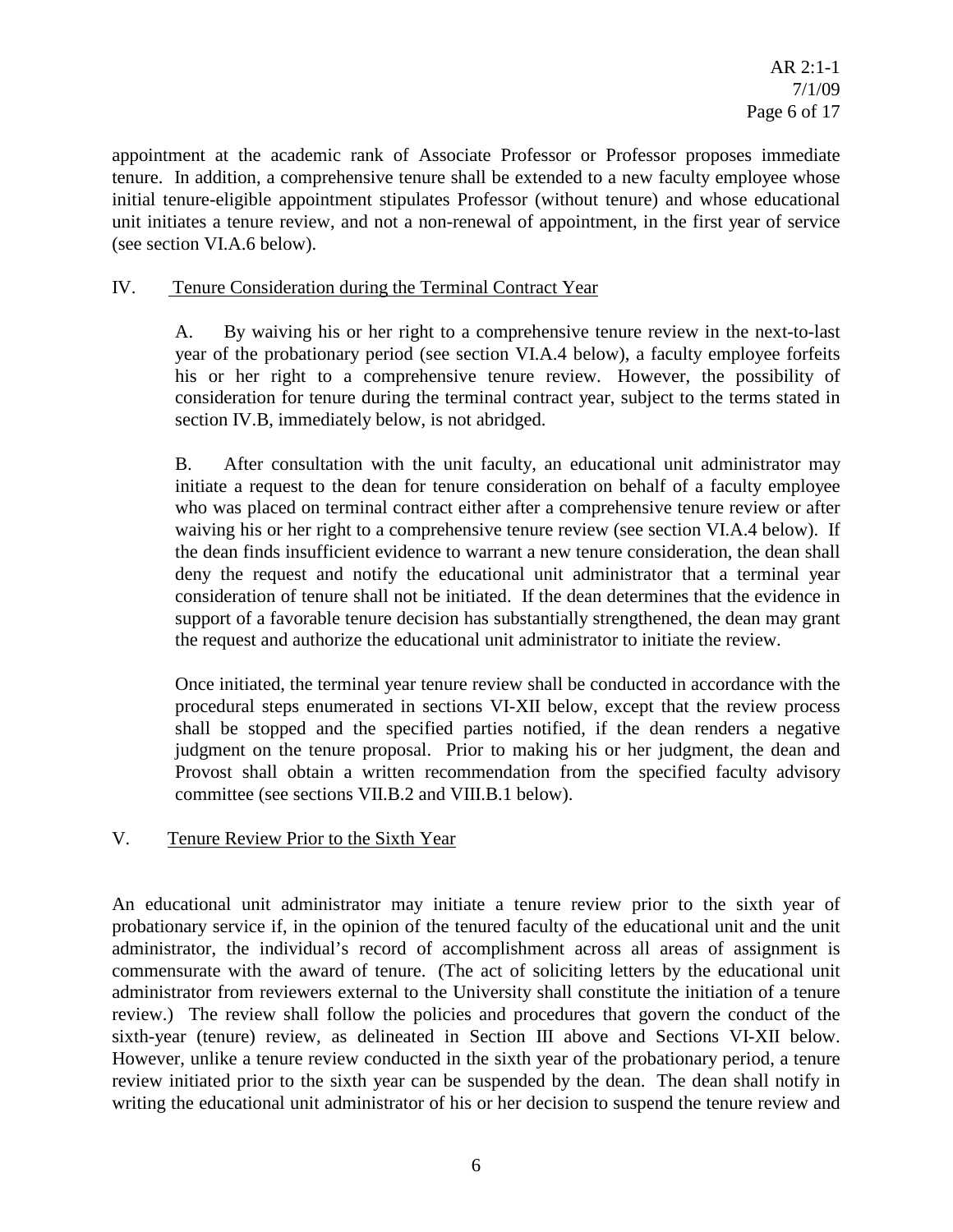indicate that the individual under review shall be entitled to an ordinary reappointment review at the appropriate time in that contract period and in subsequent contract periods.

A faculty employee whose tenure review has been suspended by the dean shall not be eligible for a subsequent tenure review until the sixth year of his or her probationary period. A sixth-year comprehensive tenure review of an individual whose previous tenure review was suspended by the dean shall be conducted according to the policies and procedures delineated in Sections III above and VI-XII below. The educational unit administrator shall include in the sixth-year (tenure) dossier, in addition to the external letters solicited for the comprehensive tenure review iteself, those evaluative letters from the previously suspended tenure review that were submitted by reviewers external to the University.

## VI. Procedural Steps Occurring at the Level of the Educational Unit

## A. Initiating the Review Process

1. Recommendations for appointment, reappointment, terminal reappointment, joint appointment, post-retirement appointment, decision not to reappoint, promotion and the granting of tenure, concerning faculty of any rank or title series, shall be initiated by the educational unit administrator.

2. Reviews for reappointment or granting tenure shall be completed in time for the affected faculty employee to be notified of the result in accordance with GR X.B.1(e). Except for circumstances identified in GR X.B.1(f)(i), a faculty employee being considered for the granting of tenure shall not be asked to sign a terminal reappointment contract prior to a final decision by the Provost to disapprove tenure.

3. During the second year at the rank of Instructor, the individual shall be considered for promotion or terminal reappointment effective in the third year, unless the individual requests in writing that such not be done because of the intent to resign or willingness to accept a terminal reappointment.

4. An assistant professor shall be considered for promotion and tenure no later than the next-to-last year of a probationary period, unless the individual requests in writing that such consideration not be done because of the intent to resign or willingness to accept a terminal reappointment.

5. An associate professor without tenure may be considered for tenure at any time prior to the next-to-last year of the stated probationary period. However, a tenure-eligible associate professor shall be considered for tenure no later than the next-to-last year of a probationary period, unless the individual requests in writing that such not be done because of the intent to resign or willingness to accept a terminal reappointment.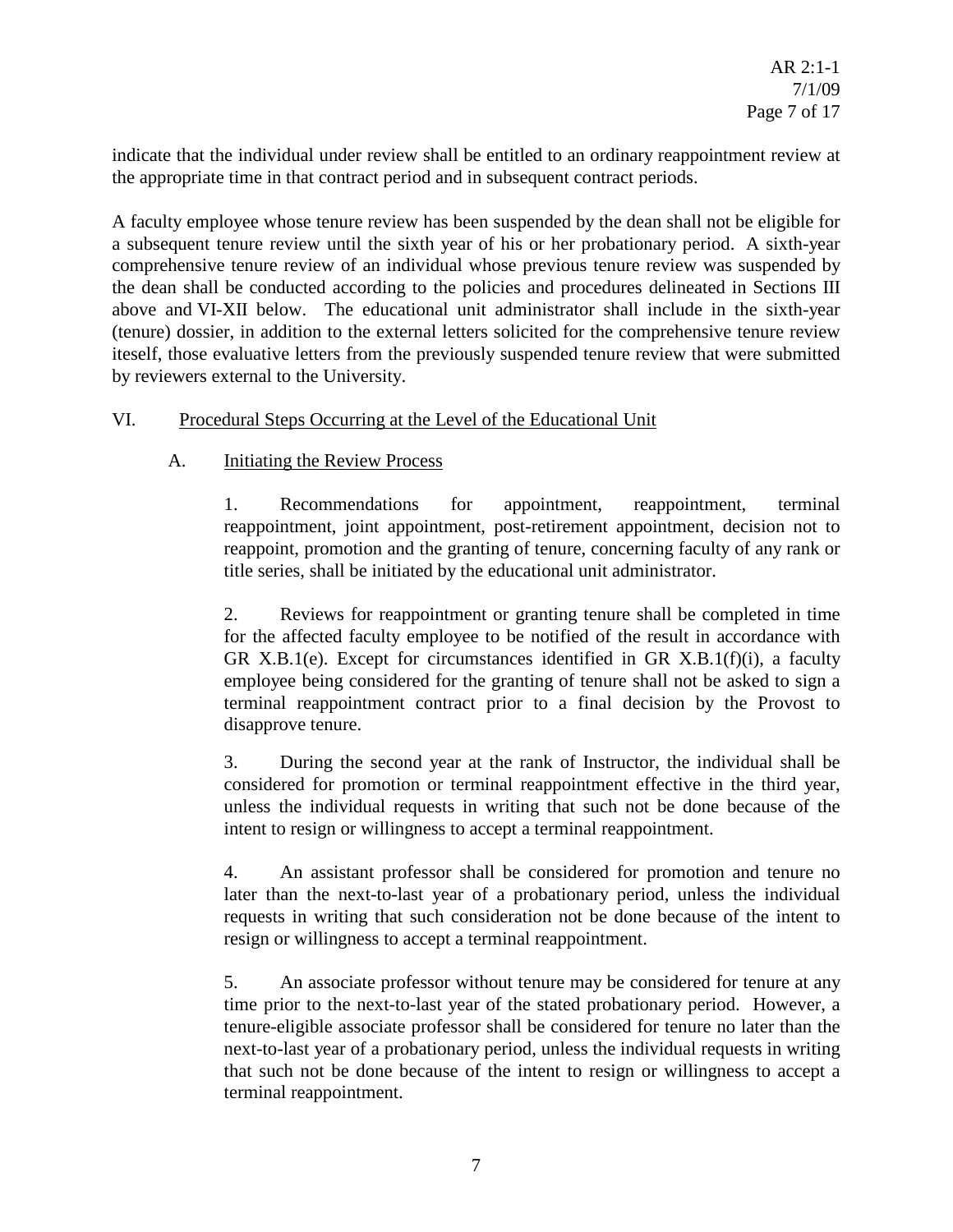6. A tenure-eligible professor shall be considered for tenure in the first half of a one-year probationary period, unless the individual requests in writing that such not be done because of the intent to resign or willingness to accept a notice of non-renewal of appointment.

## B. Consultations Conducted by the Educational Unit Administrator

Individuals who have defined or assigned administrative roles and participate in the decision-making at or above the level of educational unit administrator shall not be involved as consulted faculty employees in the educational unit in which they hold an academic appointment.

## C. Consultation with Applicants and New Faculty

1. Either before or at the time of interview of an individual for a faculty appointment, the educational unit administrator shall inform the individual about those parts of the *Governing Regulations* and the *Administrative Regulations* that deal with appointment, reappointment, promotion and tenure and shall provide access to these regulations as requested. At the time an appointment is offered, an individual shall be informed of the criteria for academic ranks by the educational unit administrator.

2. The educational unit administrator shall inform all new faculty employees, including temporary faculty employees, (within one month of the beginning of their employment) of the existence and locations of the following University documents: (a) the *Governing Regulations*; (b) the *Administrative Regulations*; (c) the *Rules of the University Senate*, in particular the Faculty Code; (d) the rules and procedures of their college; (e) the rules and procedures of their educational unit; and (f) the *Student Rights and Responsibilities*. Access to any of these documents shall be provided by the educational unit administrator as requested.

#### D. Consultation with the Faculty Candidate for Promotion or Tenure

Prior to the initiation of a recommendation concerning tenure for an individual during the next-to-last-year of a probationary period, the educational unit administrator shall consult with the faculty employee as to whether the individual waives the exercise and thereby stops the consideration. Any such waiver shall be in writing to the dean and the dean shall offer the individual a terminal reappointment. An assistant professor or associate professor with tenure whose promotion to a higher rank has not been considered by an academic area advisory committee for a period of six years may request such consideration by September 1 of the seventh or a subsequent year. The educational unit administrator shall make the individual aware of the option to submit such a request.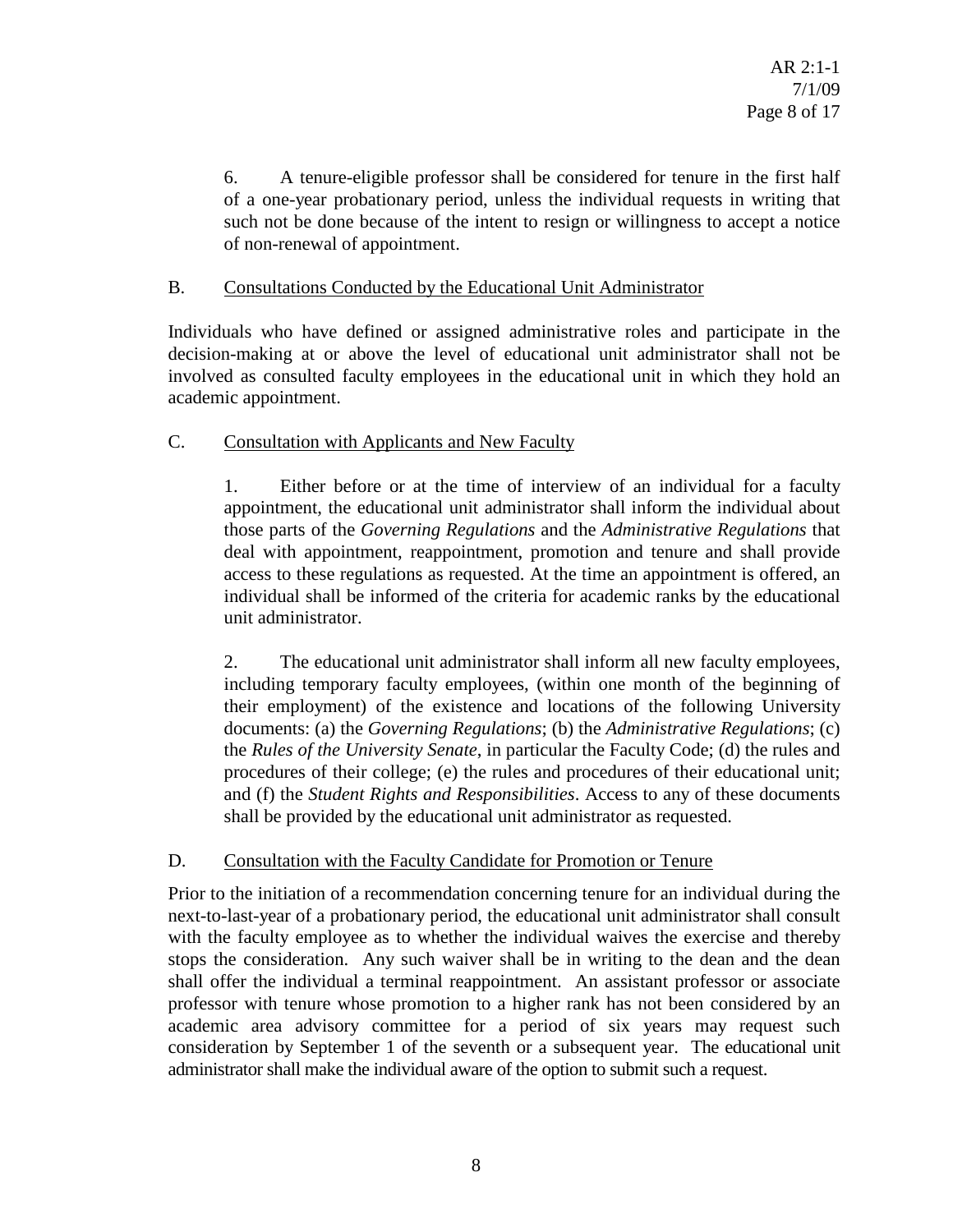#### E. Assembly of the Dossier

1. The educational unit administrator is responsible for the assembly of a dossier associated with a faculty personnel recommendation. The dossier is prepared from materials in the Standard Personnel File (see below) and from additional materials supplied by the educational unit administrator and faculty employee. The dossier contents necessary for most faculty personnel actions other than annual faculty performance review are specified in Appendix II (Dossier Contents.) In the preparation of a joint appointment dossier, the educational unit administrator in the secondary department shall develop the dossier for the secondary appointment.

2. All written judgments from consulted individuals shall be obtained only through the request of the educational unit administrator.

3. Pursuant to Kentucky Revised Statutes KRS 61.878(3), the written judgments of persons consulted in connection with appointments, terminal reappointments, promotions, and tenure decisions shall be handled in a confidential manner but, upon request, the candidate has the right to review all letters placed in the individual's dossier. The writers of such judgments shall be notified when their judgments are solicited that the candidate, upon his or her request, shall be granted access to all letters placed in the individual's dossier.

4. No materials will be made part of a faculty employee's dossier other than those described above and specified in Appendix II (Matrix of Dossier Contents), except with the written permission of the faculty employee under review.

#### F. The Standard Personnel File

1. There shall be one Standard Personnel File maintained for each faculty employee. The Standard Personnel File contains the Notice of Academic Appointment and Assignment form, curriculum vitae, the teaching credentials certification form and, if appropriate, the teaching credentials justification form, and transcripts of academic work leading to advanced degrees. This personnel file also contains many of the crucial materials, particularly evaluation materials, needed for or taken from the dossier, which are defined below. The file contains Distributions of Effort forms, correspondence between the individual and educational unit administrator concerning academic employment conditions and salary, faculty merit or other evaluation reports, evaluations prepared by committees and those of educational unit administrators, and all other professional evaluation reports. The file shall also contain materials related to responsibilities that the faculty employee has to governmental or other agencies. The file contains regularly updated assessments of effectiveness in instruction, research and other creative activity, and service.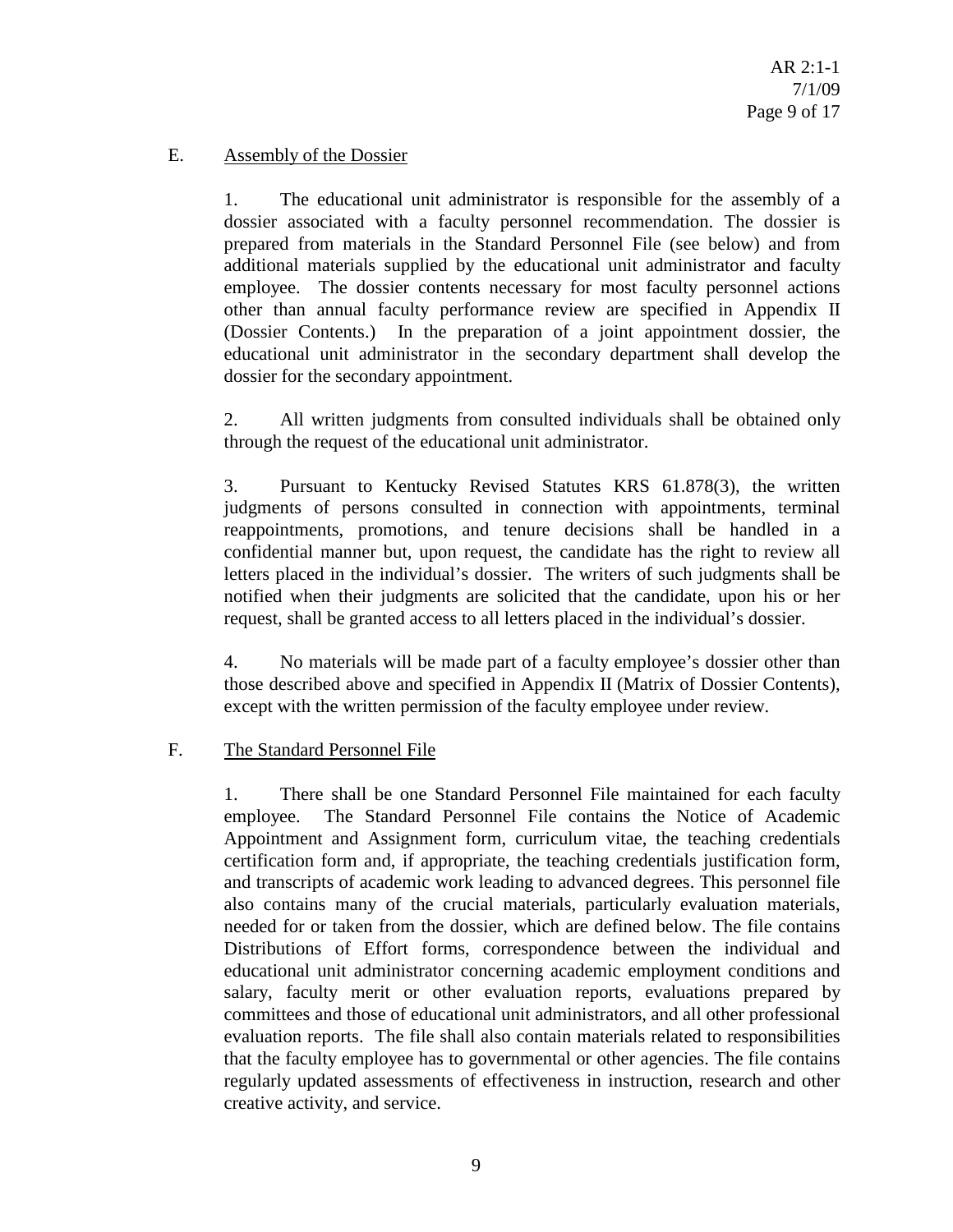2. The Standard Personnel File shall be updated regularly and in particular completed by actions of the educational unit administrator, and also actions of the faculty employee. The faculty employee shall update his or her curriculum vitae annually and such other documents as he or she deems appropriate. The educational unit administrator shall update files as necessary to keep them reasonably current.

3. Unsolicited materials relevant to professional function may be included in the Standard Personnel File by the educational unit administrator provided the faculty employee sees them and is offered the opportunity to document his or her response to them. The faculty employee's written responses shall be placed by the educational unit administrator in the individual's Standard Personnel File.

4. The Standard Personnel File shall be kept in the office of the educational unit administrator or in the office of the dean as deemed appropriate for each educational unit by the dean. No other Standard Personnel File shall be kept. The Standard Personnel File shall always be available to the faculty employee and to such other persons who he or she authorizes in writing to see that file. The Standard Personnel File is always accessible to the educational unit administrator or higher administrative officer who is responsible for its maintenance and to such administrators superior to him or her who request access to the file.

5. The Standard Personnel File may contain communications to or from the faculty employee, solicited or unsolicited letters or memos relating to professional function, which are not relevant to consideration for promotion or the granting of tenure.

#### G. Consultation with the Faculty in the Educational Unit

1. An educational unit administrator shall consult with appropriate faculty employees of the unit in preparing recommendations for appointments, reappointments, promotion and/or the granting of tenure, as delineated above, such consultation being in accordance with *Governing Regulations* section VII.B.5. See also Appendix I (Matrix of Consultations and Written Judgments).

2. The following provisions apply to the solicitation of outside letters by the educational unit administrator:

(a) A promotion or tenure dossier shall include a minimum of six (6) letters of evaluation from qualified persons outside the University. These outside letters are crucial in promotion and tenure reviews.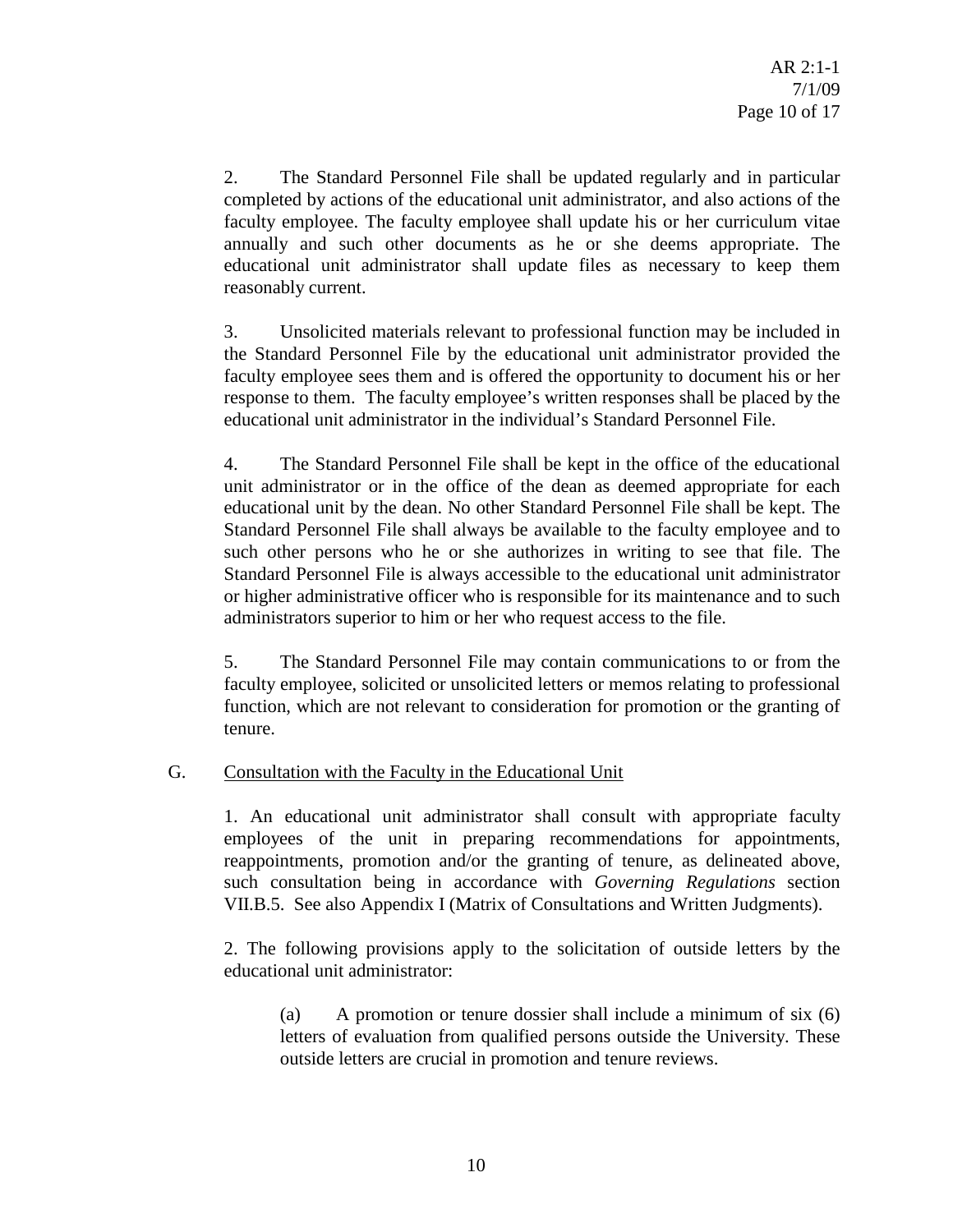(b) The letters from outside of the University shall be obtained by the educational unit administrator directly from appropriately qualified persons selected in part from, and in part independent of, suggestions of the individual being considered for promotion or tenure.

(c) At least four (4) of the letters from outside of the University shall come from reviewers selected by the educational unit administrator independent of the candidate for promotion or tenure.

(d) Outside letters from scholars at research-oriented universities shall be given the most serious consideration, except in promotion and tenure reviews involving faculty employees whose assignments do not include significant research responsibilities. Where deemed appropriate by the unit administrator, letters from persons affiliated with prestigious nonacademic institutes, centers or specialized schools may be used.

(e) The letters from outside of the University shall be accompanied in a promotion and/or tenure dossier by a written statement by the educational unit administrator indicating for each letter whether or not the name of the respondent had been suggested by the individual under consideration and, if known, whether or not the respondent had been a previous faculty colleague of the individual.

3. The educational unit administrator shall notify the consulted faculty employees when the dossier is available for their review. All letters from outside of the University received shall be included in the dossier and made available to consulted faculty employees prior to their providing individual written judgments to the educational unit administrator. The consulted faculty employees shall be expected to read and consider the contents of the dossier, including the outside letters, on matters of appointment, reappointment, promotion and/or the granting of tenure, before providing individual written judgments to the educational unit administrator.

## H. Recommendation of the Educational Unit Administrator to the College Dean

The educational unit administrator shall add to the dossier all written judgments received from the unit faculty, and his or her written recommendation, and forward that completed dossier to the dean. Where disagreement occurs between the educational unit administrator and the consulted educational unit faculty concerning a recommendation, the educational unit administrator shall report this difference with adequate documentation to the dean and also notify the consulted unit faculty regarding such action.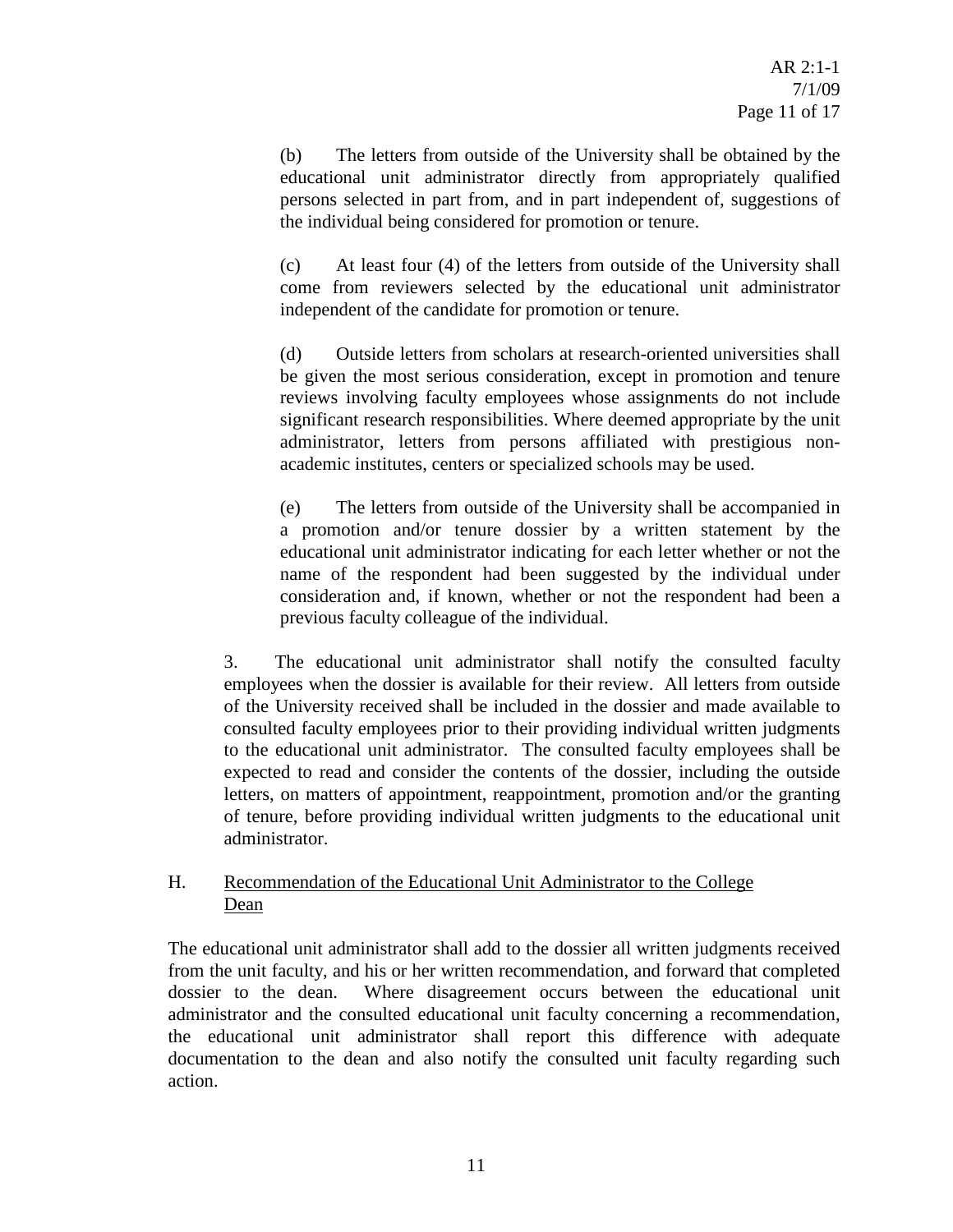#### VII. Procedural Steps Occurring at the Level of the College

#### A. Completeness of the Dossier

The dean shall review the dossier for completeness (see Appendix II) and procedural compliance. If the dossier is not complete or procedurally compliant, the dean shall direct the educational unit administrator to secure the missing materials or procedural compliance and, as appropriate, to allow the consulted unit faculty to examine the new materials and contribute new consultative input to the educational unit administrator or to submit new written judgments.

#### B. Consultation with College Advisory Committee on Appointment, Reappointment, Promotion and Tenure

1. Each college with at least two educational units (e.g., departments, schools and graduate centers) within the college shall have a college advisory committee comprised of tenured faculty members from the college faculty, excluding educational unit administrators and assistant/associate deans. The college advisory committee shall be concerned with policy matters on, and individual cases related to, faculty appointment, reappointment, promotion and the granting of tenure. Its members may be elected by the college faculty, or appointed by the dean after consultation with an appropriate faculty body of the college as documented in the College Rules. Upon prior recommendation by the college faculty and approval of the dean and the Provost, a large college comprised of multiple departments representing a diversity of academic disciplines may establish multiple college advisory committees. Such an arrangement shall be documented in the College Rules.

2. Prior to making a recommendation or decision on terminal reappointments or decisions not to reappoint, the dean shall provide the dossier to the college advisory committee, and obtain its written recommendation.

3. The dean shall also obtain a written recommendation from the college advisory committee whenever an assistant professor, associate professor, or professor is considered for promotion and/or tenure.

4. A written recommendation from the college advisory committee shall also be sought for initial appointments at the ranks of associate professor or professor.

5. A member of a college advisory committee or an academic area advisory committee shall be excluded from any participation in that committee's consideration of a recommendation initiating from the educational unit in which the faculty employee holds a primary academic appointment. He or she shall participate fully in the unit-level evaluation of those candidates. Persons shall not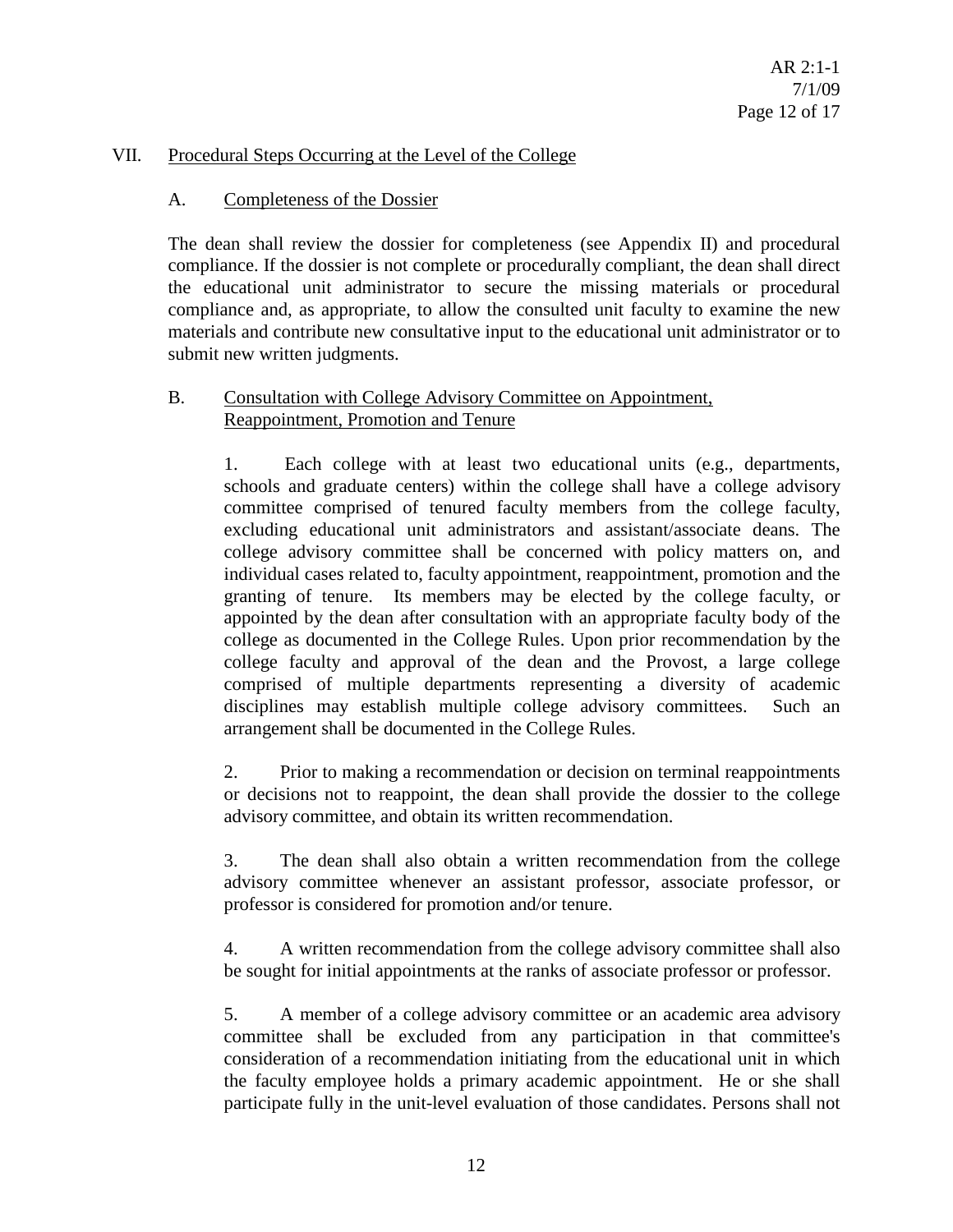serve at the same time as a member of both a college advisory committee and an academic area advisory committee.

## C. Actions Taken by the Dean

1. The dean of a college shall make the final University decision to approve or disapprove a recommendation for those actions specified in Appendix III (Matrix of Authority of the Dean) as being delegated to the dean's final authority. The dean shall notify the candidate in writing of the action taken, with a copy of that notification to the educational unit administrator, and as specified in Appendix III the dean shall communicate the action taken through the Provost to the President to be reported to the Board of Trustees.

2. If a dean disapproves an educational unit administrator's recommendation for reappointment at any rank and offers a terminal reappointment instead, but the tenured members of the unit faculty reaffirm their positive judgment by majority vote and the educational unit administrator reaffirms his or her positive recommendation for reappointment, the Provost shall refer the matter to the pertinent academic area advisory committee.

3. In actions for which the dean is not delegated final approval (see Appendix III), the dean shall obtain, as appropriate, the written recommendation from the college's advisory committee, and then act upon the recommendation from the educational unit administrator. If the dean approves a positive recommendation or overturns a negative recommendation of the educational unit administrator, the dean's written recommendation and the written recommendation of the college advisory committee shall both be added to the dossier and forwarded to the Provost.

4. In cases involving a comprehensive tenure review, the dean shall first obtain the written recommendation from the college's advisory committee on the tenure recommendation ofthe educational unit administrator. The dean shall then reach a judgment on the recommendation from the educational unit administrator. Finally, the dean shall add to the dossier both the written recommendation of the college's advisory committee and the dean's written recommendation, and forward the dossier to the Provost.

## VIII. Procedural Steps Occurring at the Level of the Provost

## A. Completeness of the Dossier

The Provost shall ensure that the dossier is complete and procedurally compliant. (Appendix II) If the dossier is not complete or if there is procedural noncompliance, the Provost shall direct the dean to secure the missing materials or the procedural compliance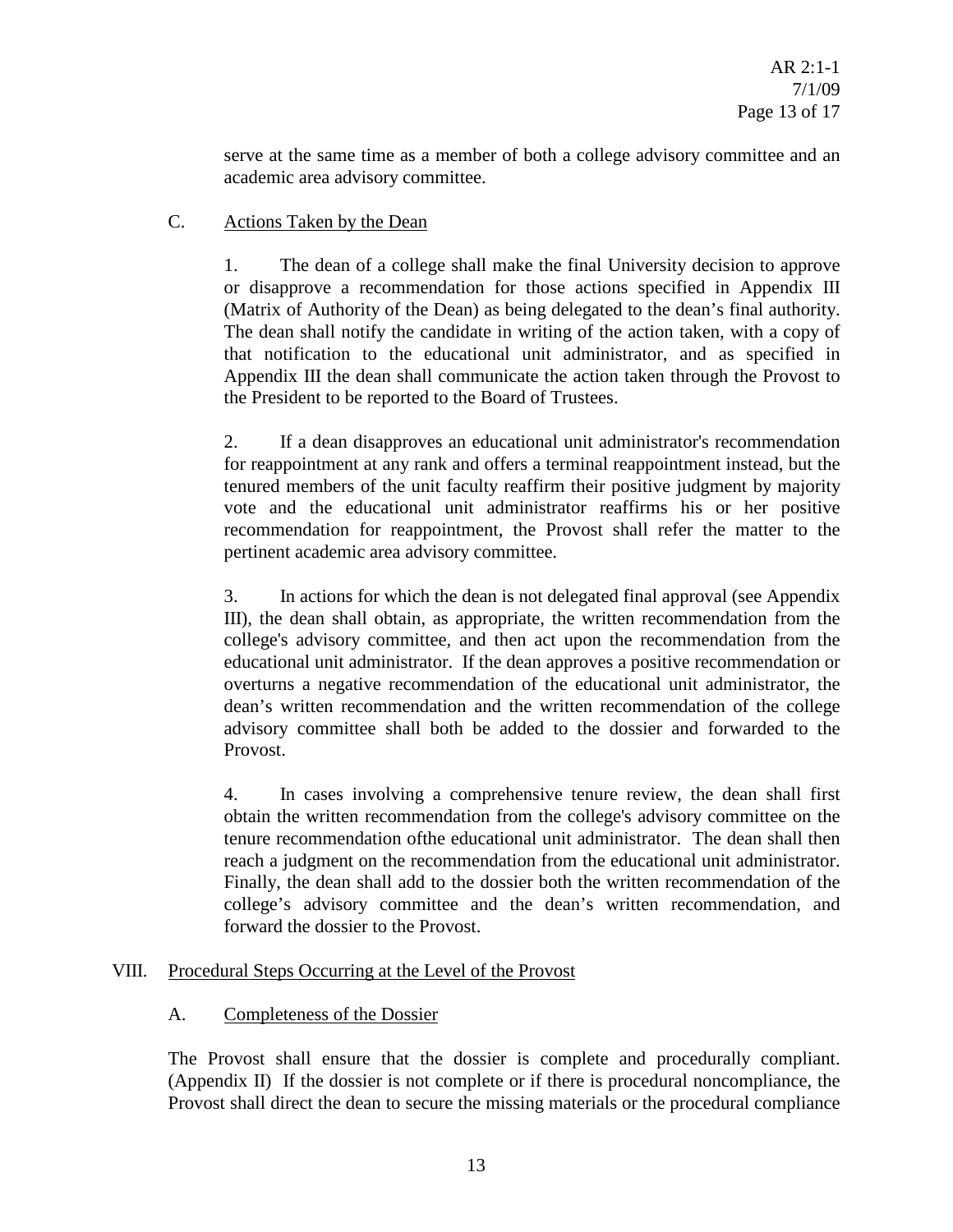and, as appropriate, to allow the consulted unit faculty, the educational unit administrator, the college advisory committee, and the dean to examine the materials and contribute new consultative input or to submit new written judgments or recommendations.

## B. Recommendations from Academic Area Advisory Committee

## 1. Academic Area Advisory Committee

(a) The Provost shall forward the dossier to the appropriate academic area advisory committee for all cases involving appointment at, or promotion to the rank of Associate Professor or Professor, or the granting of tenure. In those cases that have not received near-unanimous support from all lower-level reviewers (external letter writers, unit faculty and educational unit administrator, college advisory committee and dean) the Provost shall require a written evaluation from the academic area advisory committee. The academic area advisory committee may elect to submit to the Provost a written evaluation on any case assigned to that committee. If the Provost is inclined to render a negative judgment on a case that has received near-unanimous support from all lower-level reviewers, but which has not been recommended on by an academic area advisory committee, the Provost shall first obtain a written recommendation from an academic area advisory committee.

(b) For cases in which the Provost has received a dean's recommendation for terminal reappointment of an individual, in contrast to the majority vote of the tenured faculty and educational unit administrator's concurrence for reappointment, the Provost shall refer the matter to the appropriate academic area advisory committee for an independent written evaluation. The committee in its deliberations shall address itself to the individual's scholarly potential, ability as an instructor, and other professional qualifications indicative of a probable eventual tenured appointment and shall submit a written recommendation to the Provost.

(c) An academic area advisory committee may request the written advice of an ad hoc committee (appointed by the Provost) for further evaluation before returning the dossier with the ad hoc committee's written advice, and the academic area advisory committee's written recommendation, to the Provost.

#### C. Actions Taken by the Provost

1. The Provost shall make the final University decision to approve or disapprove a recommendation concerning Visiting Title Series faculty and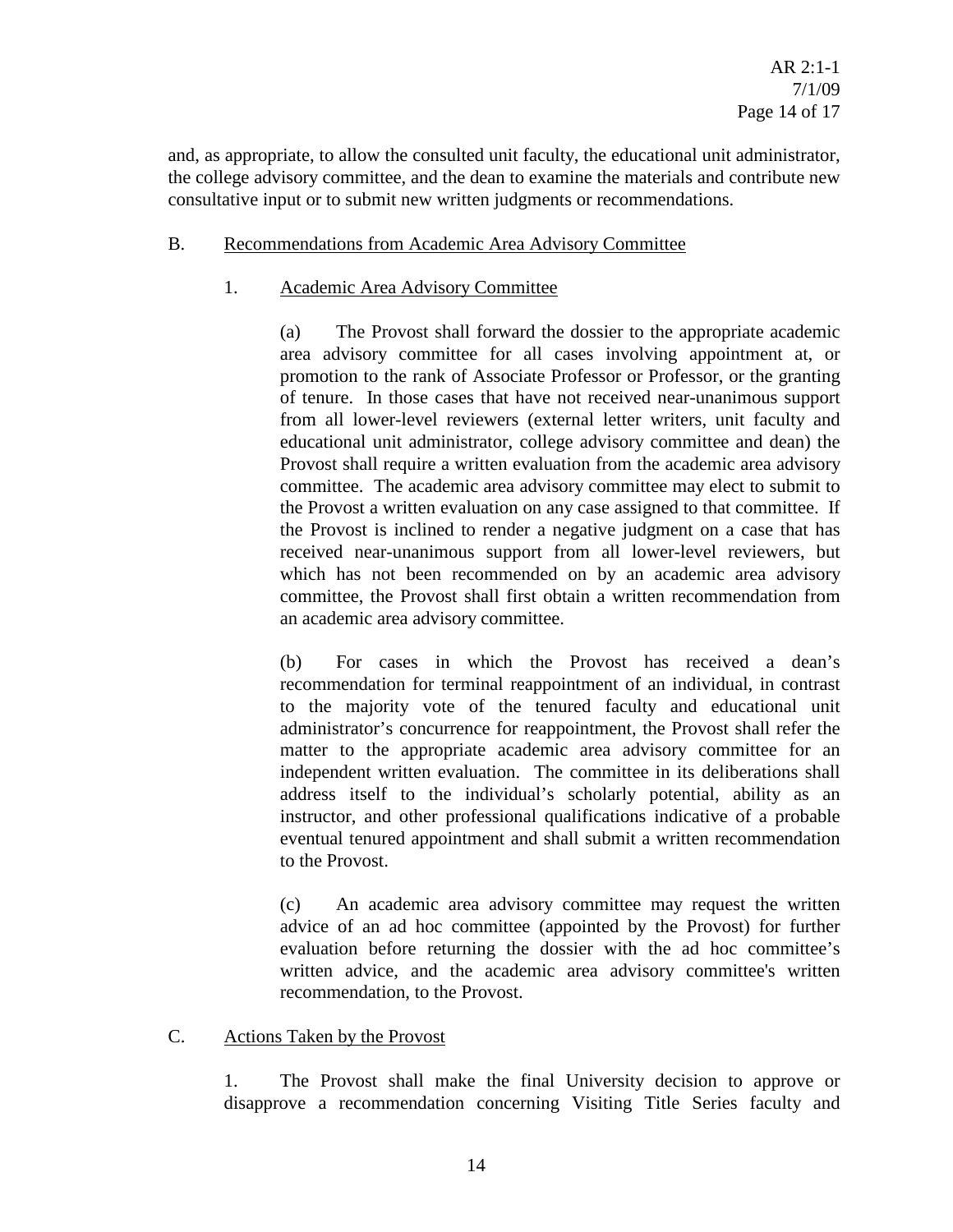promotion to Senior Lecturer. The Provost shall communicate approval through the President to the Board of Trustees and convey the substance of his or her final action (approval or disapproval) in writing to the dean. The dean shall notify the candidate in writing with a copy of that notification to the educational unit administrator.

2. For cases in which the Provost has received a dean's recommendation for terminal reappointment of an individual, in contrast to the majority vote of the tenured faculty and educational unit administrator's concurrence for reappointment, the Provost shall refer the matter to the pertinent academic area advisory committee and request a written recommendation. After reviewing the dean's recommendation, the material forwarded through the dean from the educational unit and the written recommendation from the academic area advisory committee, the Provost shall either approve the proposal for terminal reappointment and report the action through the President to the Board of Trustees and notify the dean in writing, or disapprove and stop the terminal reappointment proposal and notify the dean in writing of the Provost's decision for reappointment. The dean shall notify the candidate in writing of the Provost's decision, with that notification by the dean being copied to the educational unit administrator.

3. For proposals involving the consideration of initial appointment (with or without tenure), reappointment, promotion, or the granting of tenure in the terminal year of a probationary period, the Provost shall review the dossier and all recommendations and either make a positive recommendation through the President to the Board of Trustees, which shall take final action, or disapprove, stop the personnel action and notify the dean. The dean shall notify the candidate in writing with a copy of that notification to the educational unit administrator.

4. In cases involving a comprehensive tenure review, the Provost shall first consider the written recommendation, if any, from the appropriate academic area advisory committee (see section VIII.B.1). The Provost shall then reach a judgment on the recommendation of the dean and either make a positive recommendation on the tenure case through the President to the Board of Trustees, which shall take final action, or disapprove, stop the tenure review and notify the dean. The dean shall notify the candidate in writing with a copy of that notification to the educational unit administrator.

## IX. Procedural Steps Occurring at the Level of the Board of Trustees

A. The Board of Trustees shall take final action on the proposal by approving or disapproving the Provost's recommendation. The President, through the Provost, shall inform the dean in writing of the Board's action. The dean shall notify the candidate in writing with a copy of that notification to the educational unit administrator.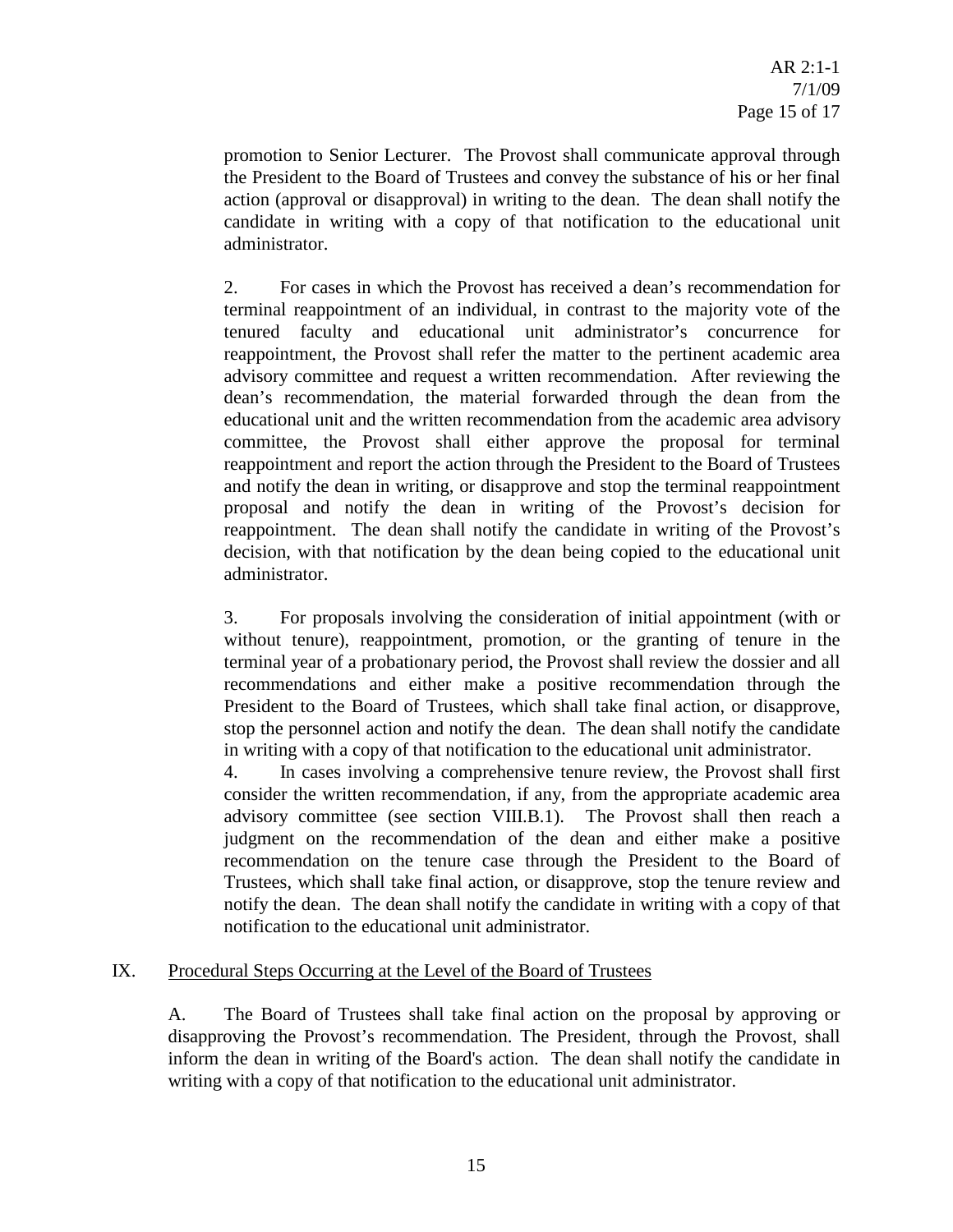B. The Notice of Academic Appointment and Assignment form constitutes the official appointment record. With the exception of salary, the precise terms and conditions covering each appointment shall be stated in writing on that form. The appointment, including salary, becomes final when it is approved by or reported to the Board of Trustees.

C. Notice of reappointment for tenure-eligible faculty shall be processed in a timely manner, preferably at least three months before the renewed appointment begins. It shall be the responsibility of the Provost to ensure compliance with this regulation.

D. The ending date of the probationary period in a tenure-eligible appointment shall be set by the dean prior to signing the initial Notice of Academic Appointment and Assignment form and shall not exceed seven years from date of initial appointment, except as permitted in GR X.B.1(c). Previous full-time service with the rank of Instructor or higher at another institution of higher learning may be counted as part of the probationary period as negotiated between the appointee and the dean prior to initial appointment. Time spent in a full-time faculty appointment on a visiting or temporary basis at the University of Kentucky may be counted as a part of the individual's probationary period, as negotiated between the appointee and the dean, should the individual subsequently be appointed to a regular, full-time faculty position in a tenureeligible title series.

## X. Procedural Steps Involving a Negative Recommendation to Reappoint, Promote or Grant Tenure.

A. Whenever a recommendation is disapproved at any level, this fact shall be reported back to the preceding level(s) and an opportunity provided for a thorough discussion of the recommendation among the concerned parties.

B. Any related formal appeal(s) to the President concerning procedural matters or privilege or to the University Senate Advisory Committee on Privilege and Tenure concerning procedural matters, privilege, or allegations of violation of academic freedom shall be initiated in writing by the faculty employee within 60 days after being notified in writing by the dean of the disapproval of the recommendation to reappointment, promote or grant tenure. When such an appeal to the University Senate Advisory Committee on Privilege and Tenure has been initiated in writing by a faculty employee, the chair of that committee shall inform the appropriate dean and Provost of that development.

C.

# XI. Final Disposition of the Dossier

At the conclusion of processes leading to negative decisions about appointments, reappointments, promotions or the granting of tenure, the dossier shall remain intact during the